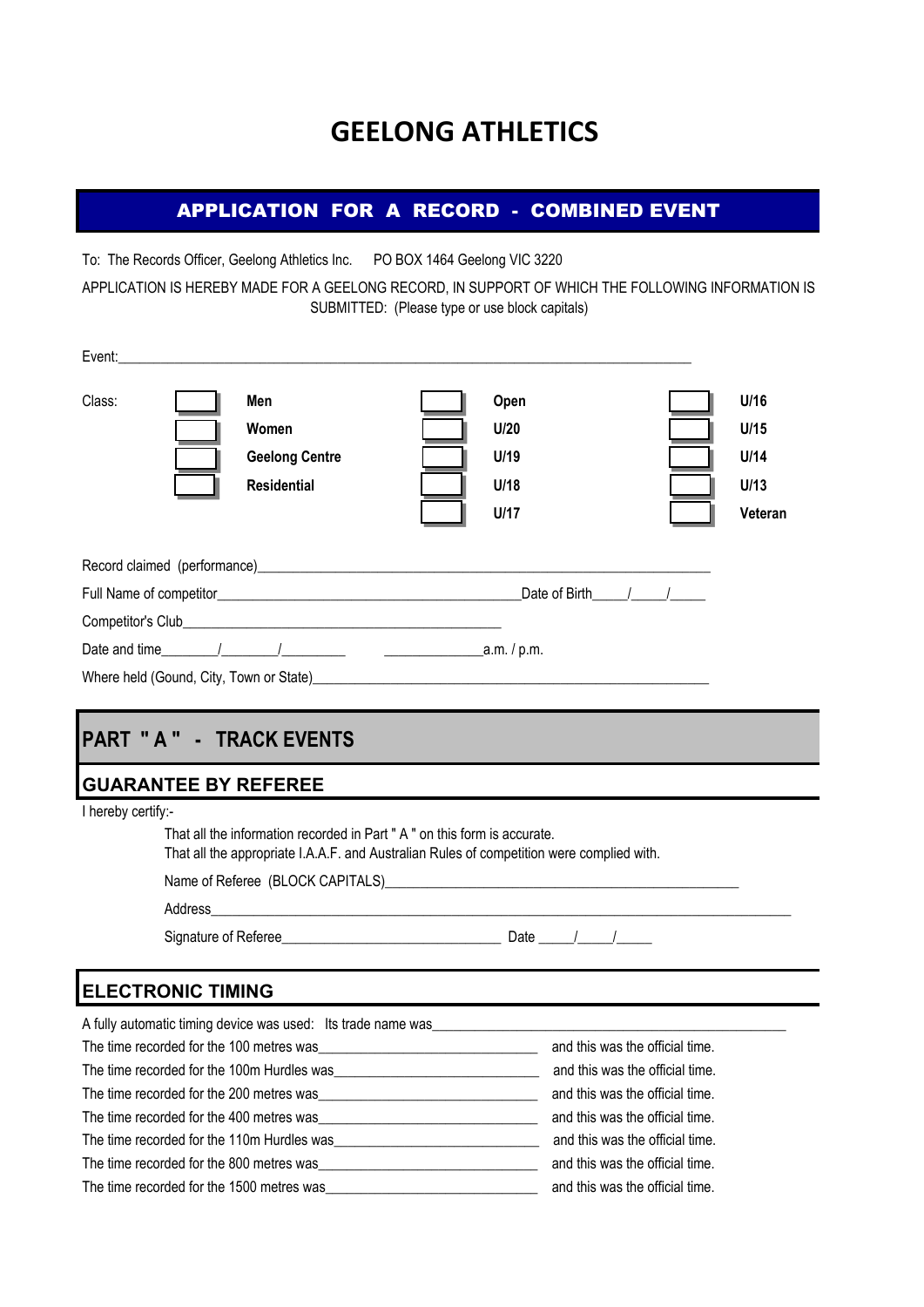Chief Photo Finish Judge (Name (BLOCK CAPITALS) & Signature)

|               | <b>WIND GAUGE</b>                                                                                              |                          |                                                                                                                       |
|---------------|----------------------------------------------------------------------------------------------------------------|--------------------------|-----------------------------------------------------------------------------------------------------------------------|
|               | Force and direction of wind                                                                                    | for the 100 metres was   |                                                                                                                       |
|               |                                                                                                                | for the 200 metres was   |                                                                                                                       |
|               |                                                                                                                | for the 100m Hurdles was |                                                                                                                       |
|               |                                                                                                                | for the 110m Hurdles was |                                                                                                                       |
|               |                                                                                                                |                          |                                                                                                                       |
|               | TIMEKEEPER'S CERTIFICATE - HAND TIMING                                                                         |                          |                                                                                                                       |
|               | I, the undersigned official timekeeper of the event mentioned on this form do hereby cerify that the times set |                          | were the exact time by my watch and that the watch used by me has been certified and approved by my State Association |
|               | The times recorded for the 100 metres were                                                                     | $1.$ 2. 3.               | and this was the official time.                                                                                       |
|               |                                                                                                                |                          | and this was the official time.                                                                                       |
|               | The times recorded for the 200 metres were                                                                     |                          | 1. 2. 2. 2. 3. and this was the official time.                                                                        |
|               | The times recorded for the 400 metres were                                                                     | $1.$ 2. $2.$ 3.          | and this was the official time.                                                                                       |
|               |                                                                                                                |                          |                                                                                                                       |
|               | The times recorded for the 800 metres were                                                                     |                          | 1. 2. 2. 2. 3. and this was the official time.                                                                        |
| <b>WATCH</b>  | The times recorded for the 1500 metres were                                                                    |                          | 1. 2. 2. 3. and this was the official time.                                                                           |
| <b>NUMBER</b> | (BLOCK CAPITALS)                                                                                               |                          |                                                                                                                       |
|               |                                                                                                                |                          |                                                                                                                       |
| 2.            |                                                                                                                |                          |                                                                                                                       |
| 3.            |                                                                                                                |                          |                                                                                                                       |

### **CHIEF TIMEKEEPER**

I confirm the above Timekeepers exhibited their watches to me and that the times were stated

Name (BLOCK CAPITALS)\_\_\_\_\_\_\_\_\_\_\_\_\_\_\_\_\_\_\_\_\_\_\_\_\_Signature \_\_\_\_\_\_\_\_\_\_\_\_\_\_\_\_\_\_\_\_\_\_\_\_\_\_\_\_\_\_\_\_\_ (Chief Timekeeper)

## **PART " B " - FIELD EVENTS**

### **GUARANTEE BY REFEREE**

I hereby certify:-

That all the information recorded in Part " B " on this form is accurate.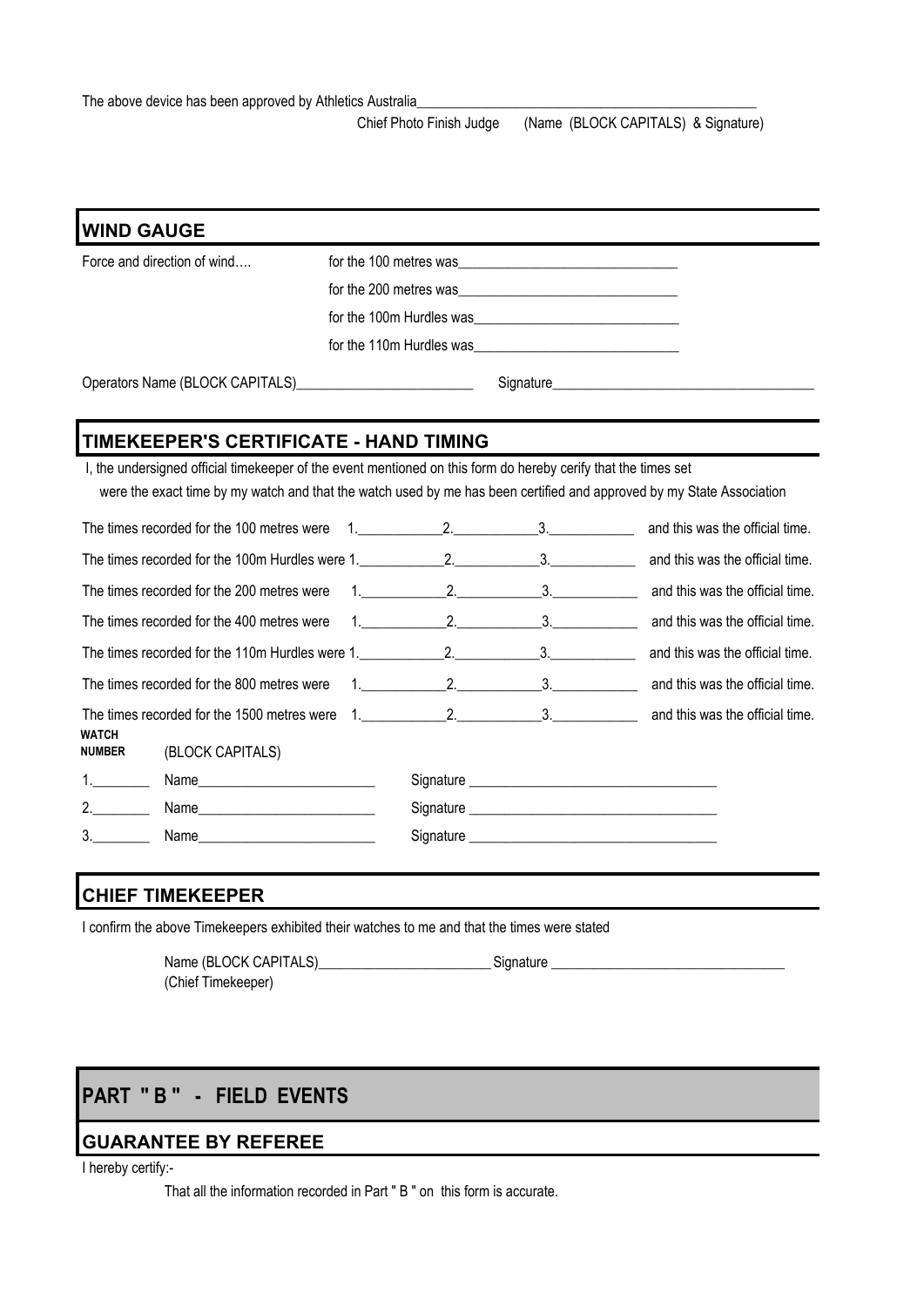|                                 | <b>FIELD JUDGES' CERTIFICATE</b>                                                                                                                                                                                                                                                                                                                                                                                                                                                |                                                                                                                                                     |  |
|---------------------------------|---------------------------------------------------------------------------------------------------------------------------------------------------------------------------------------------------------------------------------------------------------------------------------------------------------------------------------------------------------------------------------------------------------------------------------------------------------------------------------|-----------------------------------------------------------------------------------------------------------------------------------------------------|--|
|                                 | We hereby certify that the measurement stated is exact as measured in accordance with IAAF Rules.<br>We also certify that the implement used and circle or runaway complied with IAAF specifications.                                                                                                                                                                                                                                                                           |                                                                                                                                                     |  |
|                                 | The Distance measured for the Long Jump was<br>$\label{eq:2.1} \begin{array}{ll} \mathcal{L}_{\text{max}}(\mathcal{L}_{\text{max}}) & \mathcal{L}_{\text{max}}(\mathcal{L}_{\text{max}}) \\ \mathcal{L}_{\text{max}}(\mathcal{L}_{\text{max}}) & \mathcal{L}_{\text{max}}(\mathcal{L}_{\text{max}}) \end{array}$                                                                                                                                                                | and this was the official distance                                                                                                                  |  |
|                                 | The Distance measured for the Shot Put was<br><u> 1989 - Johann Barbara, martin d</u>                                                                                                                                                                                                                                                                                                                                                                                           | and this was the official distance                                                                                                                  |  |
|                                 | The Distance measured for the High Jump was<br>$\overline{\phantom{a}}$ . The contract of $\overline{\phantom{a}}$ , $\overline{\phantom{a}}$ , $\overline{\phantom{a}}$ , $\overline{\phantom{a}}$ , $\overline{\phantom{a}}$ , $\overline{\phantom{a}}$ , $\overline{\phantom{a}}$ , $\overline{\phantom{a}}$ , $\overline{\phantom{a}}$ , $\overline{\phantom{a}}$ , $\overline{\phantom{a}}$ , $\overline{\phantom{a}}$ , $\overline{\phantom{a}}$ , $\overline{\phantom{a$ | and this was the official height                                                                                                                    |  |
|                                 | The Distance measured for the Discus was<br><u> 1989 - Johann Barbara, martxa eta i</u>                                                                                                                                                                                                                                                                                                                                                                                         | and this was the official distance                                                                                                                  |  |
|                                 | The Distance measured for the Pole Vault was                                                                                                                                                                                                                                                                                                                                                                                                                                    | and this was the official height                                                                                                                    |  |
|                                 | The Distance measured for the Javelin was                                                                                                                                                                                                                                                                                                                                                                                                                                       | and this was the official distance                                                                                                                  |  |
|                                 |                                                                                                                                                                                                                                                                                                                                                                                                                                                                                 | Combined Event Referee's Name (BLOCK CAPITALS)_________________________Signature______________________________                                      |  |
|                                 |                                                                                                                                                                                                                                                                                                                                                                                                                                                                                 |                                                                                                                                                     |  |
|                                 | <b>WIND GAUGE</b> (Long Jump only)                                                                                                                                                                                                                                                                                                                                                                                                                                              |                                                                                                                                                     |  |
|                                 | Force and direction of wind                                                                                                                                                                                                                                                                                                                                                                                                                                                     | for the Long Jump was                                                                                                                               |  |
|                                 |                                                                                                                                                                                                                                                                                                                                                                                                                                                                                 |                                                                                                                                                     |  |
|                                 |                                                                                                                                                                                                                                                                                                                                                                                                                                                                                 |                                                                                                                                                     |  |
|                                 | <b>GUARANTEE BY TECHNICAL MANAGER</b>                                                                                                                                                                                                                                                                                                                                                                                                                                           |                                                                                                                                                     |  |
| I hereby certify:-<br>Long Jump |                                                                                                                                                                                                                                                                                                                                                                                                                                                                                 |                                                                                                                                                     |  |
| Shot Put                        | The Implement was correctly weighed after the event:                                                                                                                                                                                                                                                                                                                                                                                                                            |                                                                                                                                                     |  |
| Shot Put                        |                                                                                                                                                                                                                                                                                                                                                                                                                                                                                 | The Tape used was tested on $\underline{\qquad \qquad}$ $\underline{\qquad \qquad}$ and the variation from standard was $\underline{\qquad \qquad}$ |  |
| High Jump                       |                                                                                                                                                                                                                                                                                                                                                                                                                                                                                 |                                                                                                                                                     |  |
| <b>Discus</b>                   | The Implement was correctly weighed after the event:                                                                                                                                                                                                                                                                                                                                                                                                                            |                                                                                                                                                     |  |
| <b>Discus</b>                   | The Tape used was tested on $\frac{1}{\sqrt{1-\frac{1}{2}}}\$                                                                                                                                                                                                                                                                                                                                                                                                                   |                                                                                                                                                     |  |
| Pole Vault                      |                                                                                                                                                                                                                                                                                                                                                                                                                                                                                 |                                                                                                                                                     |  |
| Javelin                         | The Implement was correctly weighed after the event:                                                                                                                                                                                                                                                                                                                                                                                                                            |                                                                                                                                                     |  |
| Javelin                         |                                                                                                                                                                                                                                                                                                                                                                                                                                                                                 |                                                                                                                                                     |  |
|                                 |                                                                                                                                                                                                                                                                                                                                                                                                                                                                                 | Name of Technical Manager (BLOCK CAPITALS)<br>Mame of Technical Manager (BLOCK CAPITALS)<br>Mame of Technical Manager (BLOCK CAPITALS)              |  |
|                                 |                                                                                                                                                                                                                                                                                                                                                                                                                                                                                 |                                                                                                                                                     |  |

# **PART " C " - RESULT OF COMPETITION PERFORMANCE OF APPLICANT** Event **Performance** Points 1) \_\_\_\_\_\_\_\_\_\_\_\_\_\_\_\_\_\_\_\_\_\_\_\_ \_\_\_\_\_\_\_\_\_\_\_\_\_\_\_\_\_\_\_\_\_\_\_\_ \_\_\_\_\_\_\_\_\_\_\_\_\_\_\_\_\_\_\_\_\_\_\_\_ 2) \_\_\_\_\_\_\_\_\_\_\_\_\_\_\_\_\_\_\_\_\_\_\_\_ \_\_\_\_\_\_\_\_\_\_\_\_\_\_\_\_\_\_\_\_\_\_\_\_ \_\_\_\_\_\_\_\_\_\_\_\_\_\_\_\_\_\_\_\_\_\_\_\_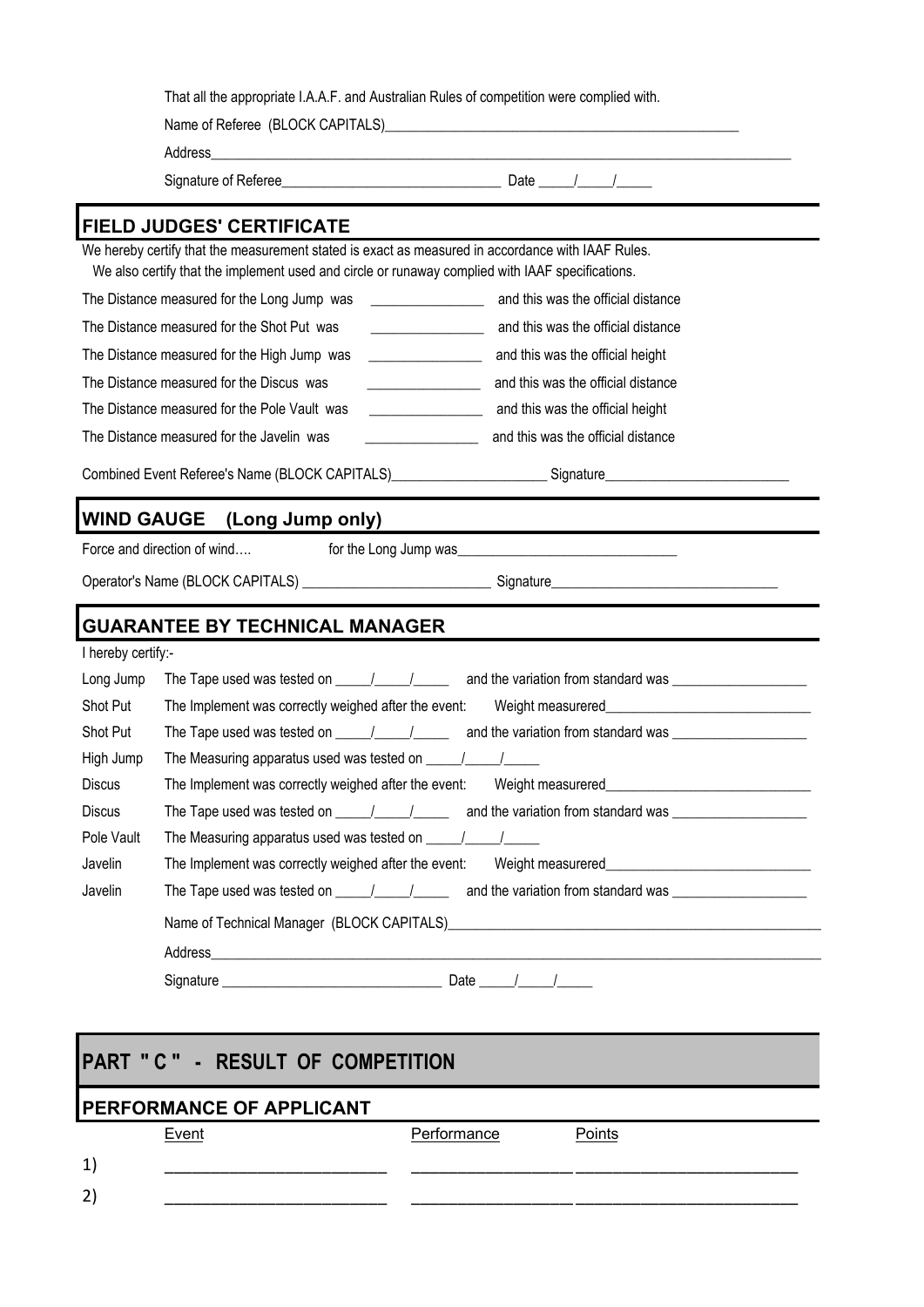| 3)  |  |  |
|-----|--|--|
| 4)  |  |  |
| 5)  |  |  |
| 6)  |  |  |
| 7)  |  |  |
| 8)  |  |  |
| 9)  |  |  |
| 10) |  |  |

The names of the first three competitors and their performances were as follows:- $1<sub>0</sub>$ 

| 'ISI |  |  |
|------|--|--|
| 2nd  |  |  |
| 3rd  |  |  |
|      |  |  |

### **REPORT - RECORDS OFFICER**

I have investigated the performances claimed, and recommend that the record be granted/not granted

| Signature of Records Officer |  |  |  |
|------------------------------|--|--|--|
|                              |  |  |  |

 $\star$ 

∗

÷

 $\star$ 

 $\star$ 

#### MANDATORY SUPPORTING DOCUMENTS TO ACCOMPANY THIS RECORD APPLICATION:

A Copy of the Scorer's Master Sheet Copy of the result/s Wind Readings (if applicable)

 $\star$ 

 $\star$ 

 $\ddot{\textbf{r}}$